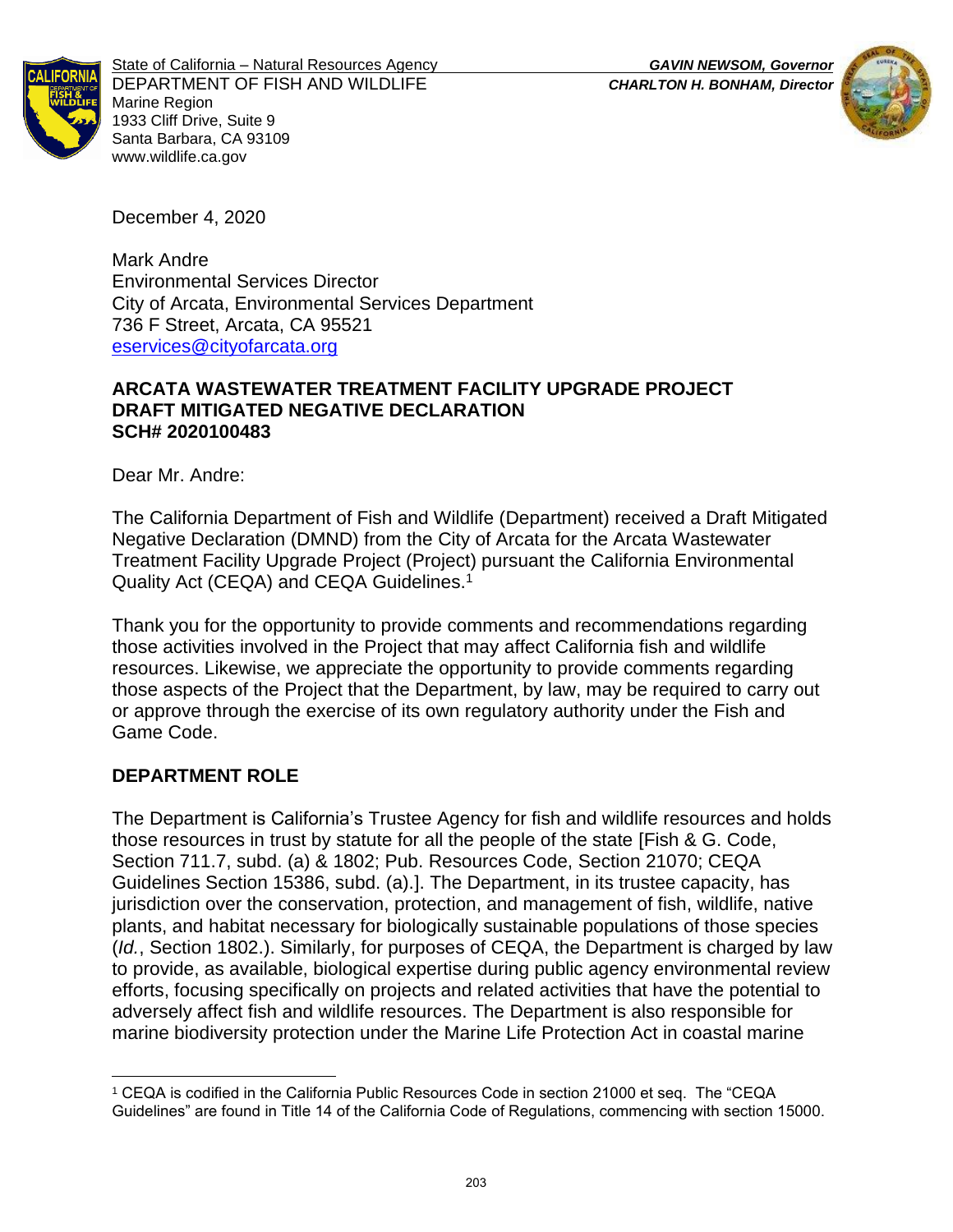waters of California and ensuring fisheries are sustainably managed under the Marine Life Management Act.

### **PROJECT DESCRIPTION SUMMARY**

## **Proponent:** City of Arcata (City)

**Objective:** The objective of the Project is to make improvements to the Arcata Wastewater Treatment Facility (AWTF) that will address existing National Pollutant Discharge Elimination System (NPDES) violations and result in a higher quality discharge that can be beneficially reused. Improvements to the AWTF include installation of a 9.8 million gallons per day (mgd) ultra-violet (UV) light disinfection system and redirecting up to 6 mgd of treated wastewater to the "Brackish Marsh" through construction of a new wastewater outfall pipe (Outfall 003). The "Brackish Marsh" was constructed as part of the McDaniel Slough Wetland Enhancement Project (City and CDFG 2006) and has direct connection to McDaniel Slough and eventually Humboldt Bay via an adjustable tide gate. The existing wastewater outfall (Outfall 001), located in Butcher Slough, will continue to be used when effluent volumes are greater than 6.0 mgd.

**Location:** Northeastern edge of Humboldt Bay.

**Timeline:** The project is proposed to begin in 2021 and be completed in 2025.

# **BIOLOGICAL SIGNIFICANCE**

Humboldt Bay is California's second largest Bay, and the largest estuary on the Pacific coast between San Francisco Bay and Oregon's Coos Bay. The marine and estuarine habitats of Humboldt Bay provide refuge and nursery habitat for more than 300 fish and invertebrate species, many with important commercial and recreational fisheries, and aquaculture value. Humboldt Bay and its wetlands and dunes are habitat for at least 20 State- and federally-listed species and numerous California Species of Special Concern (SSC). Habitat for special status plant species occur within saltmarshes, freshwater wetlands, and adjacent areas within the Project.

# **COMMENTS AND RECOMMENDATIONS**

Pursuant to our jurisdiction, the Department offers the following comments and recommendations below to assist the City in adequately identifying and/or mitigating the Project's significant, or potentially significant, direct and indirect impacts on fish, wildlife, and plant resources.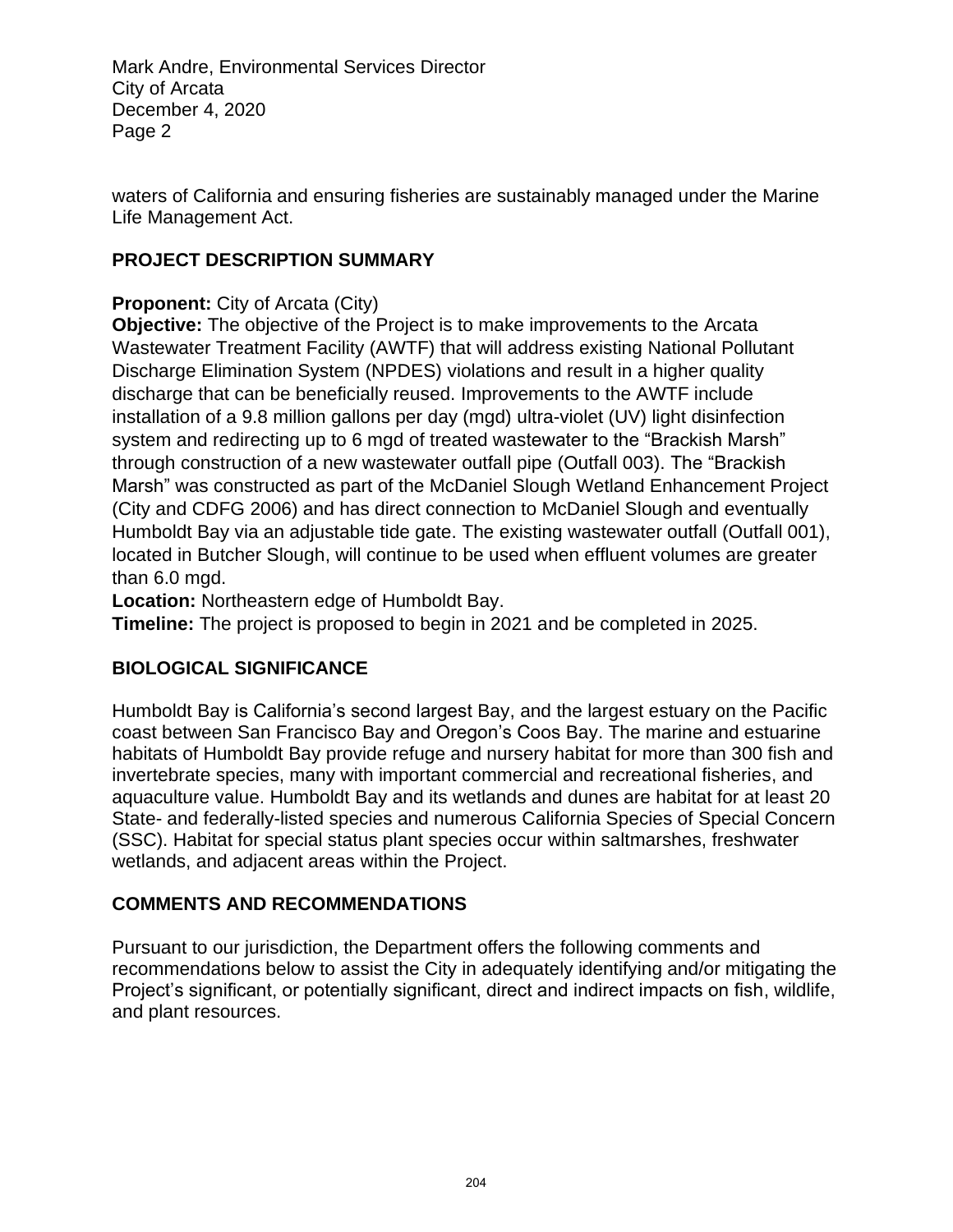### **I. Special Status Species**

Special status species that are listed under the State and Federal Endangered Species Acts, California Species of Special Concern (SSC), or the California Rare Plant Ranking (CRPR) System that may be impacted by direct and/or indirect project effects include:

### **Fish**

- Coho salmon (*Oncorhynchus kisutch*), State- and federally-threatened (Southern Oregon/ Northern California (SONCC) Evolutionarily Significant Unit (ESU));
- Chinook salmon (*Oncorhynchus tshawytscha)*, federally-threatened (California Coastal ESU);
- Coastal cutthroat trout (*Oncorhynchus clarki clarki)*, State SSC;
- Steelhead (*Oncorhynchus mykiss)*, federally-threatened (Northern California ESU);
- Longfin smelt (*Spirinchus thaleichthys)*, State-threatened;
- Eulachon (*Thaleichthys pacificus)*, federally-threatened (southern Distinct Population Segment (DPS));
- Green sturgeon (*Acipenser medirostris)*, federally-threatened (southern DPS), State SCC (northern and southern DPS); and
- Pacific lamprey (*Entosphenus tridentatus)*, State SSC.

# **Plants**

- Humboldt Bay owl's clover (*Castilleja ambigua* ssp. *humboldtiensis)*, CRPR 1B.2;
- Point Reyes bird's beak (*Cordylanthus maritimus* ssp. *palustris)*, CRPR 1B.2;
- Lyngbye's sedge (*Carex lyngbyeii)*, CRPR 2.2;
- Western sand spurrey (*Spergularia canadensis* var. *occidentalis)*, CRPR 2B.1; and
- Eelgrass (*Zostera marina)*, designated essential fish habitat under the Magnuson-Stevens Act.

# **Reptiles and Amphibians**

- Western pond turtle (*Emys marmorata)*, State SSC; and
- Northern red-legged frog (*Rana aurora)*, State SSC.

### **Birds**

- Short-eared owl (*Asio flammeus)*, State SSC;
- Northern harrier (*Circus hudsonius)*, State SSC;
- Yellow billed cuckoo (*Coccyzus americanus)*, State-threatened;
- White-tailed kite (*Elanus leucurus)*, State Fully Protected;
- Willow flycatcher (*Empidonax traillii)*, State-endangered;
- American peregrine falcon (*Falco peregrinus anatum)*, State Fully Protected;
- Bald eagle (*Haliaeetus leucocephalus)*, State Endangered, State Fully Protected;
- Yellow-breasted Chat (*Icteria virens)*, State SSC; and
- Bryant's savannah sparrow (*Passerculus sandwichensis alaudinus)*, State SSC.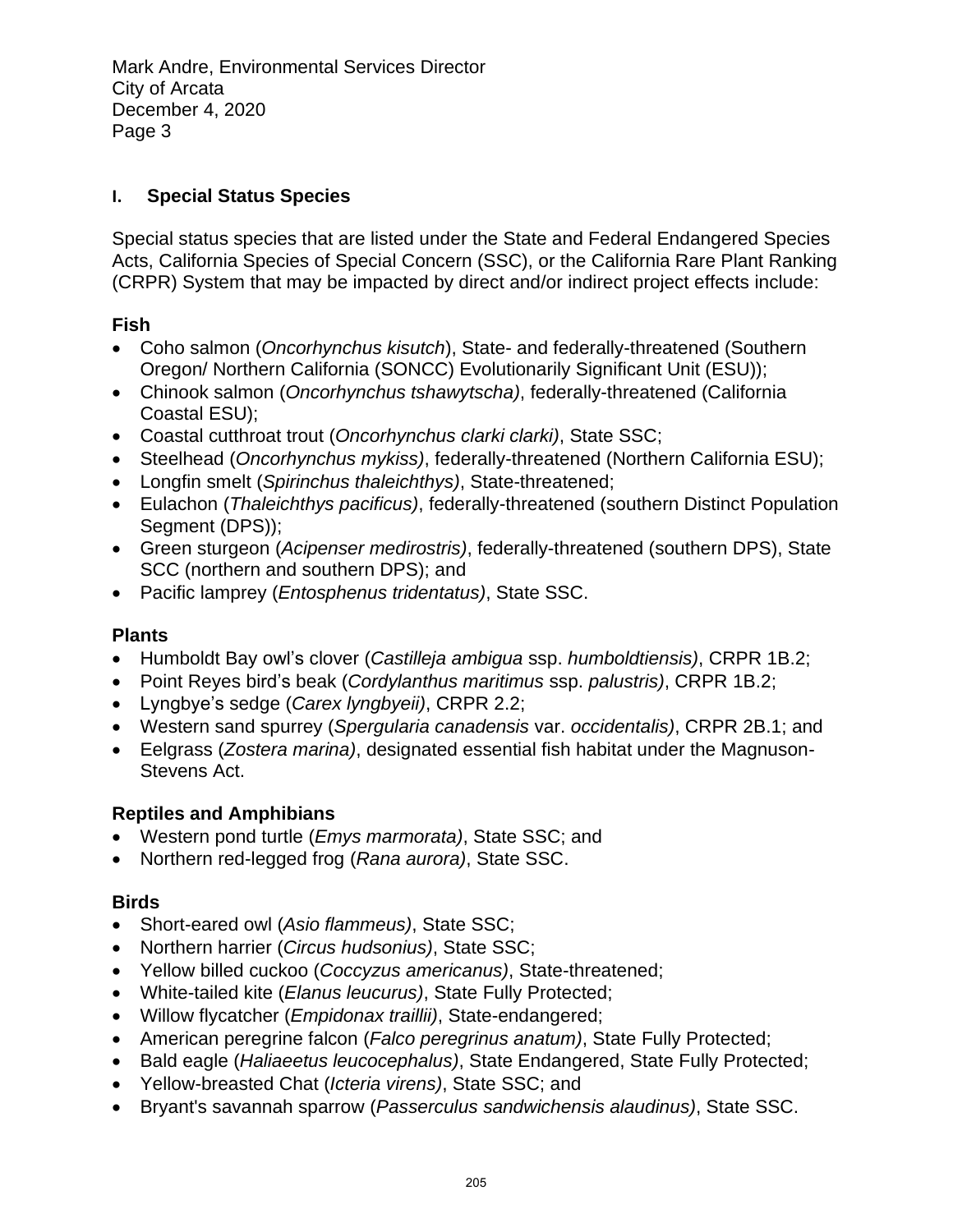### **II. Project Impacts**

## **Construction of Outfall 003**

**Comment:** The Department appreciates that the City plans to consult with and follow recommendations from the Department and other resource and permitting agencies regarding construction activities for Outfall 003. To lessen in-water construction impacts to a level less than significant, the DMND proposes to isolate the work area during construction, conduct all in-water work during low tides between June 15 – September 15, have a qualified biologist onsite to survey and relocate fish, and follow stormwater best management practices to avoid sedimentation and turbidity impacts. However, the Department is unable to fully analyze potential project impacts to sensitive species or habitat due to a lack of construction related information provided in the DMND.

**Recommendations:** The Department recommends the City include additional information in the Final Mitigated Negative Declaration (FMND) related to the construction of Outfall 003, including:

- Proposed equipment to be used within the watercourse and on land;
- Footprint of construction activity within the "Brackish Pond", including estimated area to be dewatered; and
- Methods for fish collection and relocation during dewatering activities.

### **Fish Passage**

**Comment:** The "Brackish Marsh" is controlled with a tidal inlet/outlet structure that provides for a muted tidal exchange. Fish monitoring surveys that were conducted bimonthly from 2014-2017 throughout the AWTF did not document any special status fish species within the "Brackish Pond" and captured one Coho salmon smolt within the nearby "Freshwater Pond". The DMND states that providing a freshwater input to the "Brackish Pond" via Outfall 003 may result in increased food sources and attractive estuarine habitat for anadromous species. While providing additional estuarine habitat may benefit fish in the Project area, there is concern regarding fish passage through the tide gate structure that connects the "Brackish Pond" to McDaniel Slough. The DMND and McDaniel Slough Wetland Enhancement Project Environmental Impact Report (EIR) do not provide sufficient detail regarding how the tide gate is operated to prevent fish entrapment and allow safe passage.

**Recommendations:** The Department recommends the City include information in the FMND regarding fish passage through the tide gate that connects the "Brackish Pond" to McDaniel Slough, including flow velocities, percentage of time the tide gate remains open, risk of fish entrapment or impingement, and turbidity levels through the tide gate during different tidal cycles. The Department recommends the FMND assess how often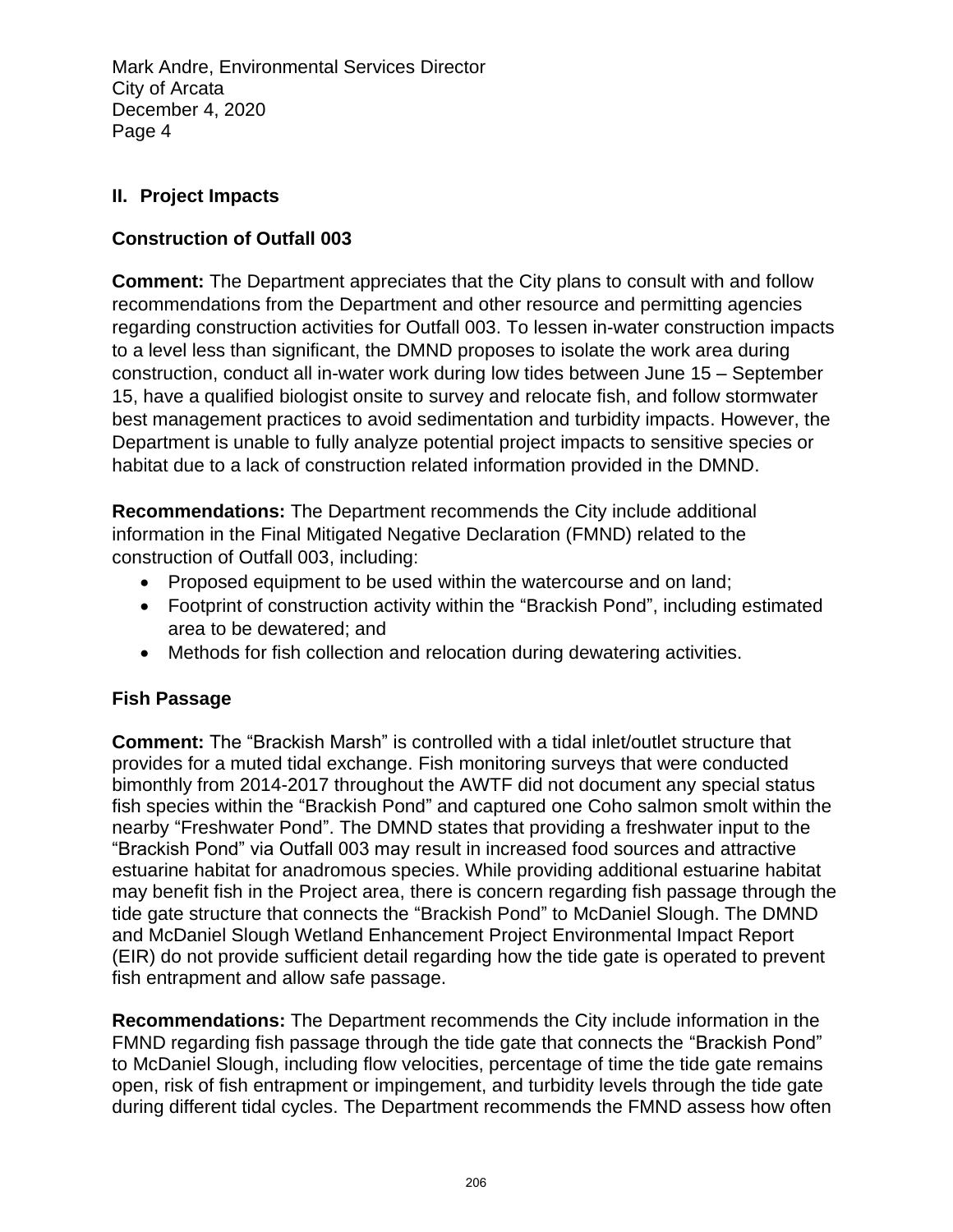and when fish might be trapped within the "Brackish Pond" due to tide gate obstruction. The Department also recommends the City develop a post-project fish monitoring and adaptive management plan that includes surveys within the "Brackish Marsh" and McDaniel Slough to determine fish passage and usage following implementation of the Project. The Department recommends the monitoring plan include an adaptive management component should fish be trapped in "Brackish Pond".

#### **Wetlands**

**Comment:** Any projects that plan to modify existing wetland or bay habitats should include proper avoidance, minimization, and mitigation measures. In addition to nontidal wetlands, all areas of the Bay subject to the tides, and above the lowest spring tide, are considered wetlands. These areas are covered under the Fish and Game Commission's policy to ensure that projects result in "no net loss" of wetland habitat, which includes both marsh and mudflat habitat. Any loss of wetland habitat needs to be fully mitigated.

The MND does not include estimates or ranges of potential temporary or permanent wetland impacts, but instead states wetland impacts will be quantified during preparation of construction bid documents and states wetland mitigation will occur at a ratio of no less than 1:1.

**Recommendations:** The FMND should estimate the spatial area (e.g. acres) of temporary and permanent wetland impacts and ensure that proposed mitigation areas are sufficient. Wetland mitigation-to-impact ratios should be greater than 1:1 if mitigation is not complete and fully functional prior to wetland impacts. If mitigation is implemented after wetland impacts, the Department recommends a 3:1 mitigation ratio.

#### **Rare Plant Surveys**

**Comment:** It appears the DMND and supporting documents do not follow the Department's *Protocols for Surveying and Evaluating Impacts to Special Status Native Plant Populations and Sensitive Natural Communities* (CDFW 2018). These protocols state botanical field surveys should be floristic in nature, meaning that every plant taxon that occurs in the project area is identified to the taxonomic level necessary to determine rarity and listing status. "Focused surveys" that are limited to habitats known to support special status plants or that are restricted to lists of likely potential special status plants are not considered floristic in nature and are not adequate to identify all plants in a project area to the level necessary to determine if they are special status plants.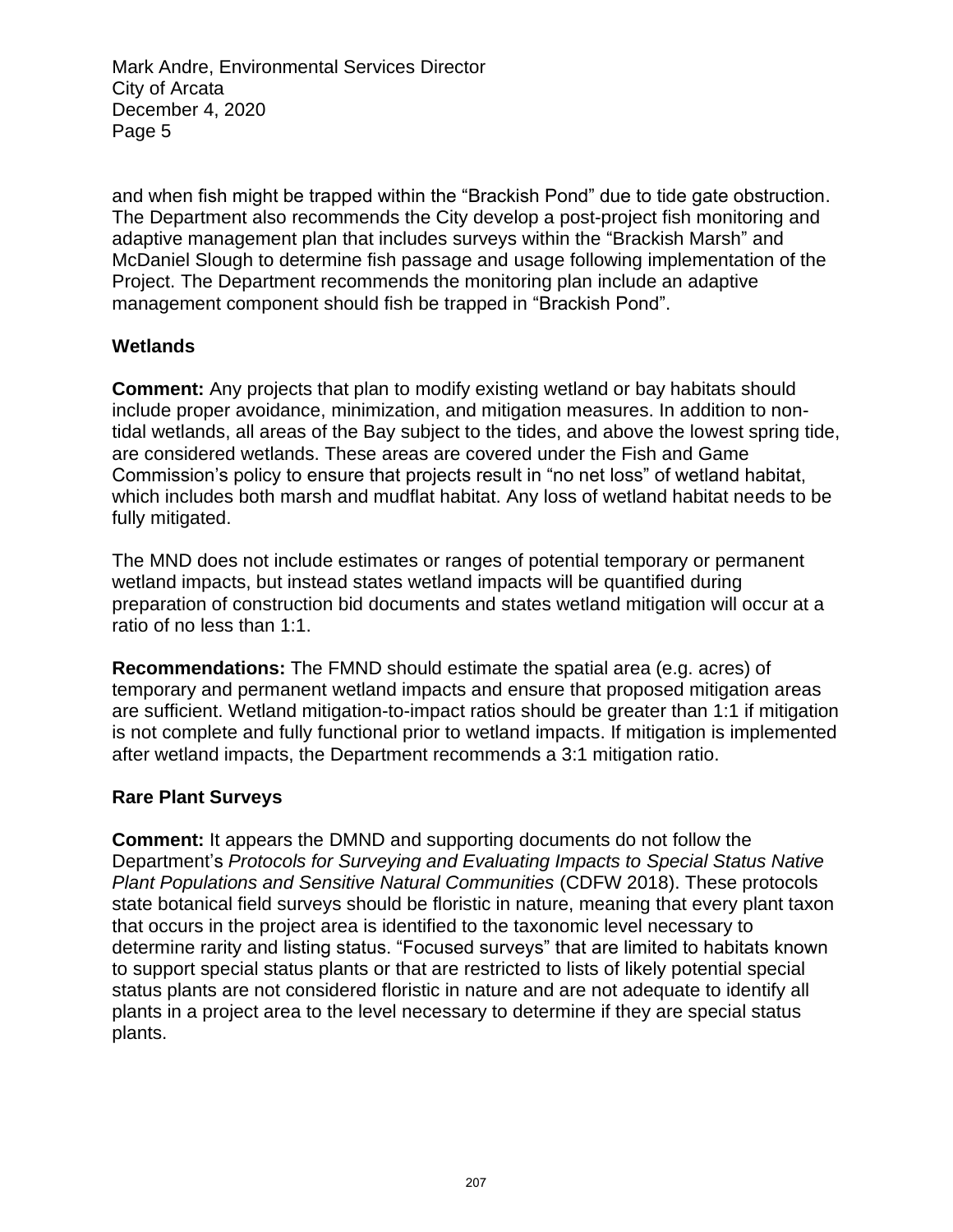**Recommendation:** Conduct botanical surveys consistent with the Department's *Protocols for Surveying and Evaluating Impacts to Special Status Native Plant Populations and Sensitive Natural Communities*.

#### **ENVIRONMENTAL DATA**

CEQA requires that information developed in environmental impact reports and negative declarations be incorporated into a database which may be used to make subsequent or supplemental environmental determinations. (Pub. Resources Code, § 21003, subd. (e).) Accordingly, please report any special status species and natural communities detected during Project surveys to the California Natural Diversity Database (CNDDB). The CNDDB field survey form can be found at the following link: [http://www.dfg.ca.gov/biogeodata/cnddb/pdfs/CNDDB\\_FieldSurveyForm.pdf.](http://www.dfg.ca.gov/biogeodata/cnddb/pdfs/CNDDB_FieldSurveyForm.pdf) The completed form can be mailed electronically to CNDDB at the following email address: [CNDDB@wildlife.ca.gov.](mailto:CNDDB@wildlife.ca.gov)The types of information reported to CNDDB can be found at the following link: [http://www.dfg.ca.gov/biogeodata/cnddb/plants\\_and\\_animals.asp.](http://www.dfg.ca.gov/biogeodata/cnddb/plants_and_animals.asp)

#### **FILING FEES**

The Project, as proposed, would have an impact on fish and wildlife, and assessment of filing fees is necessary. Fees are payable upon filing of the Notice of Determination by the Lead Agency and serve to help defray the cost of environmental review by the Department. Payment of the fee is required in order for the underlying project approval to be operative, vested, and final. (Cal. Code Regs, tit. 14, § 753.5; Fish & G. Code, § 711.4; Pub. Resources Code, § 21089.)

#### **CONCLUSION**

The Department appreciates the opportunity to comment on the Arcata Wastewater Treatment Facility Upgrade Project to assist the City of Arcata in identifying and mitigating Project impacts on biological resources. Questions regarding this letter or further coordination should be directed to Corianna Flannery, Environmental Scientist at 707-499-0354 or Corianna.Flannery@wildlife.ca.gov.

Sincerely,

Craig Shuman, D. Env. Regional Manager Marine Region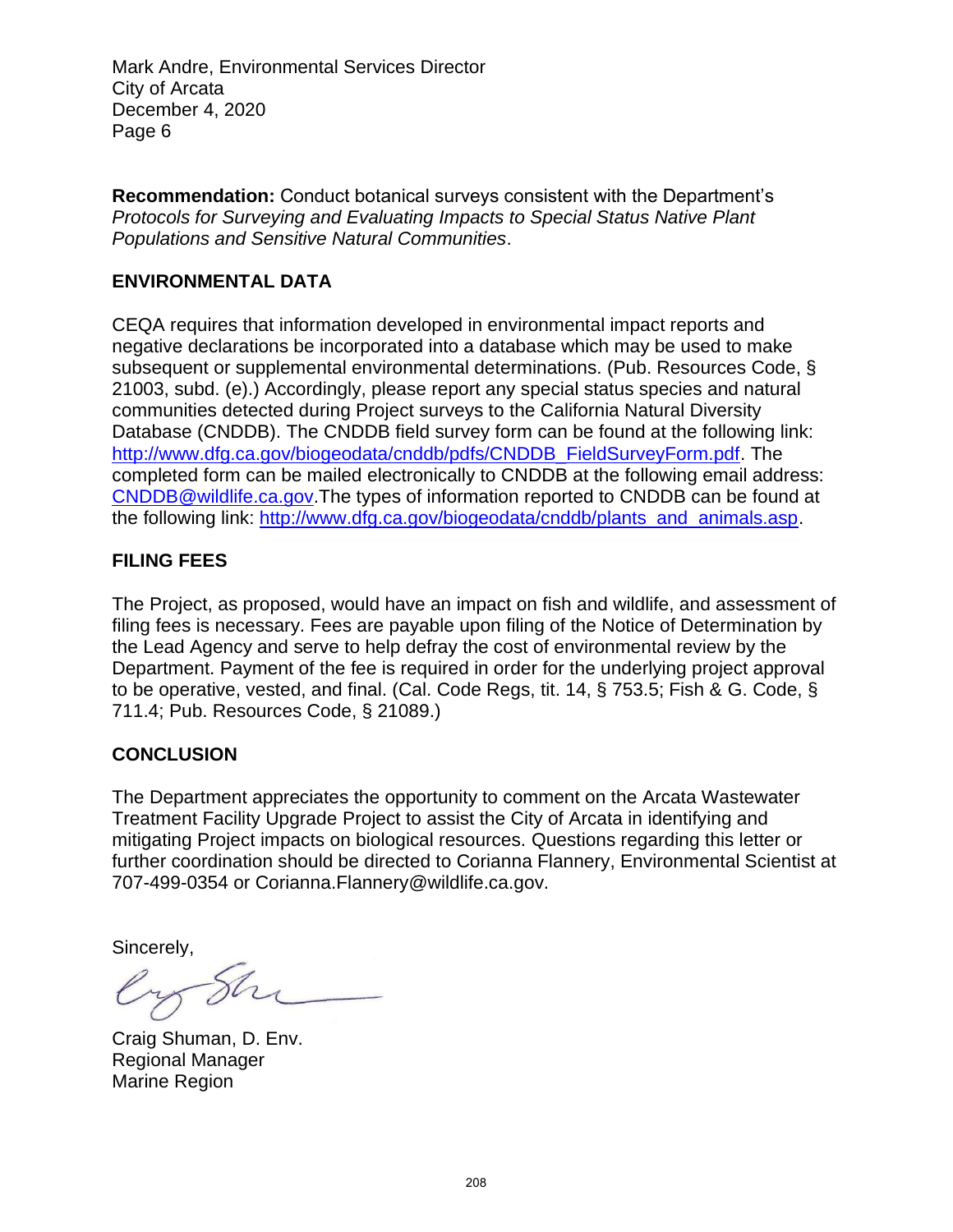- cc: Office of Planning and Research, State Clearinghouse 1400 10<sup>th</sup> St. #12, Sacramento, CA 95814
- ec: Becky Ota, Environmental Program Manager California Department of Fish and Wildlife [Becky.Ota@wildlife.ca.gov](mailto:Becky.Ota@wildlife.ca.gov)

Eric Wilkins, Senior Environmental Scientist Supervisor California Department of Fish and Wildlife [Eric.Wilkins@wildlife.ca.gov](mailto:Eric.Wilkins@wildlife.ca.gov)

Corianna Flannery, Environmental Scientist California Department of Fish and Wildlife [Corianna.Flannery@wildlife.ca.gov](mailto:Corianna.Flannery@wildlife.ca.gov)

Gregory O'Connell, Environmental Scientist California Department of Fish and Wildlife [Gregory.Oconnell@wildlife.ca.gov](mailto:Corianna.Flannery@wildlife.ca.gov)

Cristin Kenyon California Coastal Commission cristin.kenyon@coastal.ca.gov

Clint Pogue, Botanist U.S. Fish and Wildlife Service clint\_poque@fws.gov

Justin McSmith, Water Resource Control Engineer North Coast Regional Water Quality Control Board [justin.mcsmith@waterboards.ca.gov](mailto:justin.mcsmith@waterboards.ca.gov)

Brandon Stevens, Environmental Scientist North Coast Regional Water Quality Control Board [Brandon.Stevens@Waterboards.ca.gov](mailto:Brandon.Stevens@Waterboards.ca.gov)

Kasey Sirkin, Lead Biologist U.S. Army Corps of Engineers [L.K.Sirkin@usace.army.mil](mailto:L.K.Sirkin@usace.army.mil)